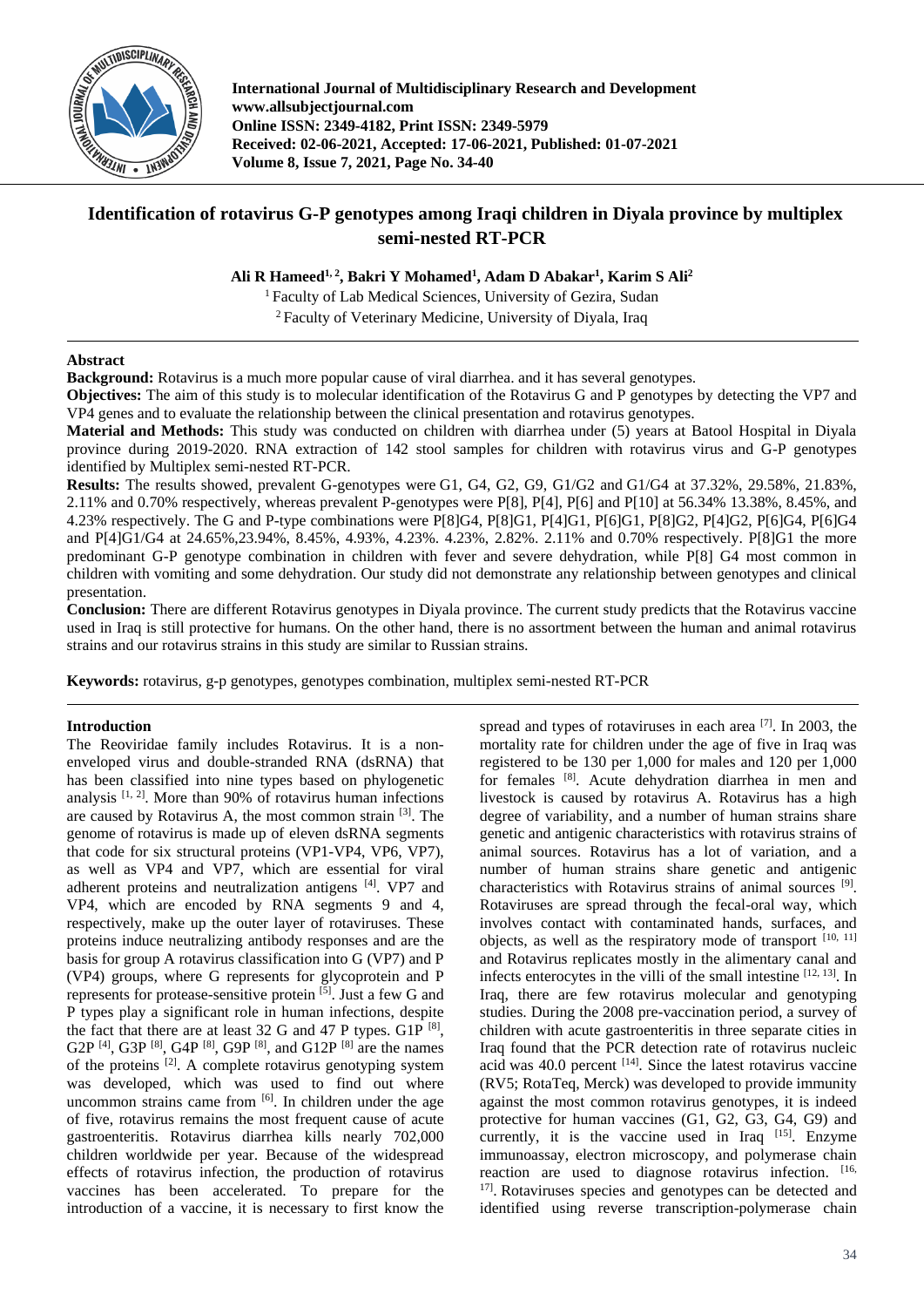reaction (RT-PCR)<sup>[18]</sup>.

## **Material and Methods RNA Extraction**

TRIzol Reagent was used to extract RNA from the samples since it takes less time and the whole protocol can be done in less than two hours [19].

### **Reverse transcription (RT)**

A mixture of extracted viral RNA, random primer, and Nuclease-free water was used for reverse transcription (RT). The reaction mixture was heated to 65°C for 5 minutes and then cooled for 2 minutes on ice. Reverse transcriptase, RTbuffer, and dNTPs were added to the reaction mixture (Promega, USA). For cDNA synthesis, the mixture was heated for 60 minutes at 42°C and 30 minutes at 37°C, then for 5 minutes at 95°C.

#### **Polymer chain reaction (PCR) I. Detect (VP7) and (VP4)**

# To detect (VP7), a reaction mixture containing synthesized cDNA, PCR Buffer, MgCl2, GoTaq DNA Polymerase (Promega, USA), each of the VP7-F and VP7-R primers described in

Table 1, dNTPs (Promega, USA), and nuclease-free water was used. The detection methods for (VP4) are the same as for (VP7), but we used VP4-F and VP4-R primers instead of VP7-F and VP7-R primers [19], described also in Table 1.

## **Detect G-P genotypes**

To detect G-genotypes, PCR amplification was performed in a mixture containing 1st round PCR product, Buffer, MgCl2 (Promega, USA), Go Taq Flexi DNA Polymerase (Promega, USA), VP7-R primer and cocktail primers, dNTPs (Promega, USA), and nuclease-free water. Table 1 displays the PCR profile from the second round. The methods for detecting P-genotypes are the same as for detecting G-genotypes, with the exception of the VP7-F primer and cocktail primers as seen in Table 1, Nucleasefree water and dNTPs (Promega, USA). The second round's PCR profile consisted of a 1-minute denaturation at 95°C, followed by 30 cycles of 95°C for 1 minute, 45°C for 2 minutes, and 72°C for 1 minute, plus a 1-minute extension at 72°C [20] .

### **Gel electrophoresis**

In a Tris acetate and EDTA buffer, the amplified RT-PCR products were electrophored to 100 bp DNA ladder (Promega, USA) in 1.5 percent agarose gel and Ethidium bromide stain for visualization. A UV transilluminator was used to see the bands under UV light. The obtained band size is calculated using the DNA ladder as a guide  $[20]$ .

## **Sequencing of DNA**

Macrogen Company performed the sample sequencing (Korea). Blast software was used to compare the sequencing results to the reference DNA sequence.

### **Data Analysis**

All data was statistically analyzed with the help of a computerized program known SPSS (Statistical Package for Social Science).

Pearson's chi-square (X2) was used to determine the relationship between variables, with a P-value of less than or equal to 0.05 considered significant.

**Table 1:** The primers used to identify rotavirus genotypes G and P are mentioned below [21, 22]

| Primer                              | Sequence $(5' - 3')$                         | Position         | PCR (bp) |
|-------------------------------------|----------------------------------------------|------------------|----------|
|                                     |                                              |                  |          |
| G-typing (VP7) first amplification  | VP7-F ATG TAT GGT ATT GAA TAT ACC AC         | $nt 51-71$       | 881      |
|                                     | VP7-R AAC TTG CCA CCA TTT TTT CC             | nt 914-932       |          |
| P-typing (VP4) first amplification  |                                              |                  |          |
|                                     | VP4-F TAT GCT CCA GTN AAT TGG                | nt 132-149       | 663      |
|                                     | VP4-R ATT GCA TTT CTT TCC ATA ATG            | nt 775-795       |          |
| G-typing (VP7) second amplification |                                              |                  |          |
| G1                                  | CAA GTA CTC AAA TCA ATG ATG G<br>aRT1        | nt 314-335       | 618      |
| G <sub>2</sub>                      | CAA TGA TAT TAA CAC ATT TTC TGT G<br>aCT2    | nt 411-435       | 521      |
| G <sub>3</sub>                      | ACG AAC TCA ACA CGA GAG G<br>mG <sub>3</sub> | nt 250-269       | 682      |
| G <sub>4</sub>                      | CGT TTC TGG TGA GGA GTT G<br>aDT4            | nt 480-498       | 452      |
| G8                                  | GTC ACA CCA TIT GTA AAT TCG<br>aAT8          | nt 178-198       | 754      |
| G9                                  | CTT GAT GTG ACT AYA AAT AC<br>mg9            | nt 757-776       | 179      |
| P-typing (VP4) second amplification |                                              |                  |          |
| P[4]                                | CTA TTG TTA GAG GTT AGA GTC<br>$2T-1$        | nt 474-494       | 362      |
| P[6]                                | TGT TGA TTA GTT GGA TTC AA<br>$3T-1$         | nt 259-278 146   | 146      |
| P[8]                                | TCT ACT TGG ATA ACG TGC<br>$1T-1$            | nt 339 - 356 224 | 146      |
| P[9]                                | TGA GAC ATG CAA TTG GAC<br>$4T-1$            | nt 385-402       | 270      |
| P[10]                               | ATC ATA GTT AGT AGT CGG<br>$5T-1$            | nt 575-594       | 462      |

# **Results**

### **Detect G-P genotypes**

The results revealed six different G-genotypes (G1, G2, G4, G9, G1/G2, and G1/G4) according to PCR production size in the second amplification was (179 bp-618 bp) as described in Figure 1. The results showed that 133 of the 142 specimens were identified as G-genotypes. G1 most dominant 53(37.32%), followed by G4 42(29.58%), G2 31(21.83%), G9 3(2.11%), G1 and G2 Mixed 3(2.11%), G1and G4 mixed 1(0.70%) and unknown genotypes 9(6.34%). As shown in Figure 1 and Table 2.

Four different P-genotypes  $(P^{[4]}, P^{[6]}, P^{[8]}$  and P  $[10]$ ). However, G-unknown rotavirus genotypes were detected in 9 of 142 specimens and P-unknown rotavirus genotypes were detected in 25 of 142 specimens according to PCR production in second amplification was (146 bp-462 bp) as described in Figure 1 as explained in the below in Table 2. The results showed that 117 of the 142 specimens were identified as P-genotypes. P  $[8]$  most dominant 80(56.34%), followed by P  $^{[4]}$  19(13.38%), P  $^{[4]}$  12(8.45%), P  $^{[4]}$  6(4.23%) and unknown genotypes 25(17.61%), G1and G4 mixed 1(0.70%) and unknown genotypes 9(6.34%) as described in Figure 1 and Table 2.

**Table 2:** The prevalence of G-P genotypes of Rotavirus in children in Diyala governorate

| <b>Genotypes</b> |                | NO. | $\frac{0}{0}$ |
|------------------|----------------|-----|---------------|
|                  | G1             | 53  | 37.32%        |
|                  | G2             | 31  | 21.83%        |
|                  | G <sub>4</sub> | 42  | 29.58%        |
| G- Genotypes     | G9             | 3   | 2.11%         |
|                  | G1/G2          | 3   | 2.11%         |
|                  | G1/G4          | 1   | 0.70%         |
|                  | ND             | 9   | 6.34%         |
| Total            |                | 142 | 100.00%       |
|                  | P[4]           | 19  | 13.38%        |
|                  | P[6]           | 12  | 8.45%         |
| P- Genotypes     | <b>P[8]</b>    | 80  | 56.34%        |
|                  | P[10]          | 6   | 4.23%         |
|                  | ND             | 25  | 17.61%        |
| Total            |                | 142 | 100.00%       |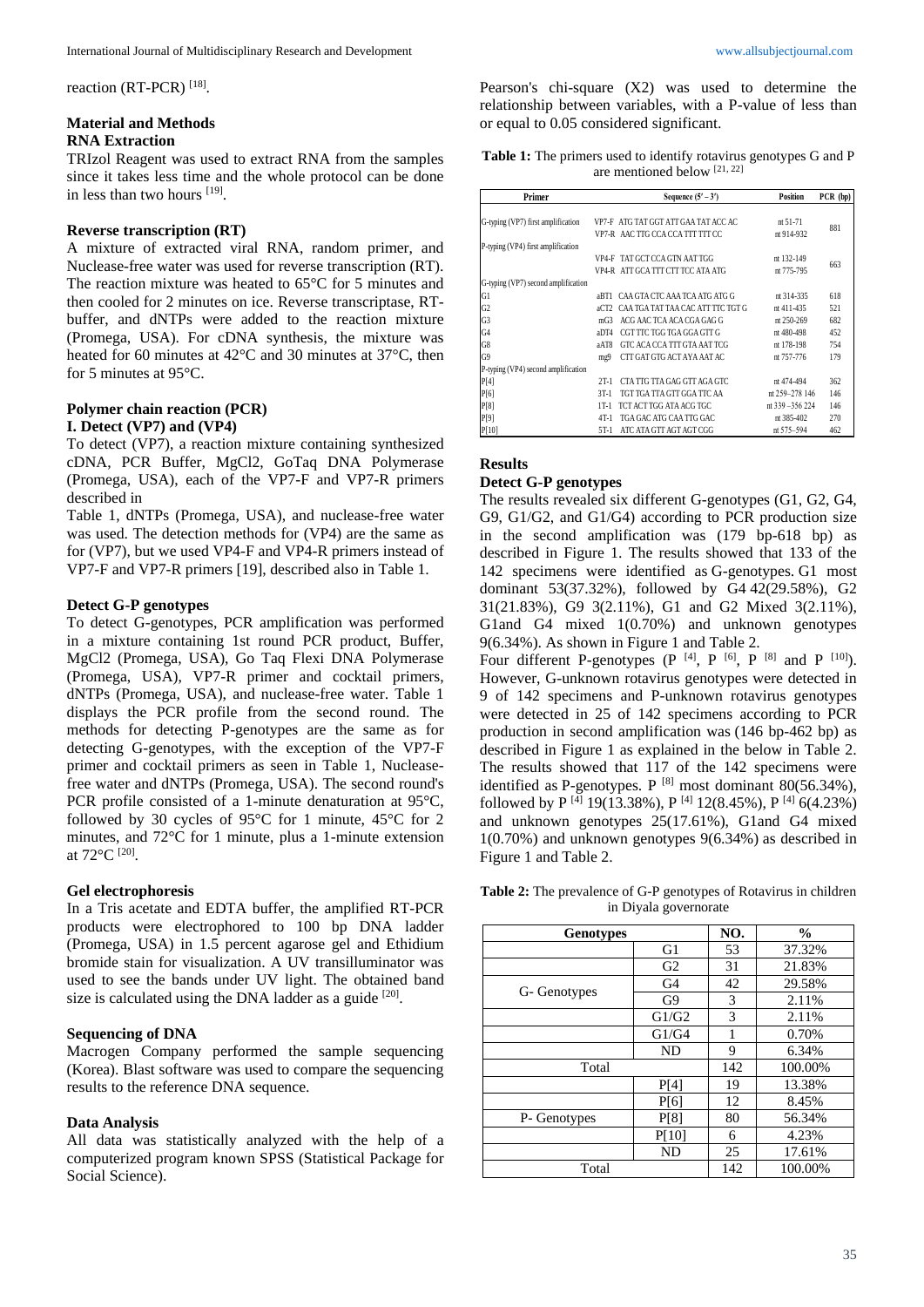

**Fig 1:** A: G-genotypes of rotavirus by multiplexed semi-nested PCR. M: Molecular marker (100bp); lane 1: VP7 RT-PCR as control positive (881bp): lane 2: No detected; lane 3: G1 (618bp), lane 4: G2 (521bp); lane 5: G4 (482bp); lane 6: G1 and G4 (618bp and 482bp); lane7: G1 and G2 (618bp and 521bp) and lane 8: G9 (179bp) and lane NC: Negative Control. B: P-genotypes of rotavirus by multiplexed semi-nested PCR. M: Molecular marker (100bp); lane 1: VP4 RT-PCR as control positive (633bp); lane 2: P [10] (462bp); lane 3: P [4] (362bp), lane 4: P [6] (164bp); lane 5: P [8] (224bp); lane 6: No detected and lane NC: Negative Control.

#### **Rotavirus G and P Genotype Combinations**

There are different G and P-type combinations (P[8]G1,  $P^{[4]}G1$ ,  $P^{[6]}G1$ ,  $P^{[4]}G2$ ,  $P[8]G2$ ,  $P[6]G4$ ,  $P[8]G9$  and P<sup>[4]</sup>G1/G4). P<sup>[8]</sup>G4 formed most of the rotavirus strains at 35(24.65%), followed by P[8]G1 at 34(23.94%), P[4]G1 12(8.45%),  $P^{[6]}G1$  7(4.93%),  $P^{[4]}G2$  and  $P^{[8]}G2$  at 6(4.23%) for each one,  $P^{[6]}G4$  4(2.82%),  $P^{[8]}G9$  3(2.11%) and P[4]G1/G4 1(0.70%). However, as shown in Figure 2, 6 (4.23%) of P  $[10]$ , 2 (1.41%) of P  $[8]$ , and 1 (0.70%) of P  $[10]$ are associated with unknown G-types, while 19 (13.38%) of G1, 3 (2.11%) for each G1/G4 and G4 are associated with unknown P-types.



**Fig 2:** Rotavirus P-G Genotype Combinations

#### **Association of G-P genotype combinations with clinical features**

There was variation in the G-P genotype distribution.  $P^{[8]}$ G1 was the most common G-P genotype combination detected in children with fever (16 cases, 28.57%), but lower genotype combinations detected  $P[6]$  G4,  $P^{[8]}$  G[ND], and P[ND] G1/G2 (1 case, 1.79%).P[8] G4 was the more predominant G-P genotype combination detected in children with vomiting (14 cases, 24.14%), but lower genotype

combinations detected P  $^{[4]}$  G1/G4 and P [ND] G4 (1 case, 1.72%). P  $^{[8]}$  G4 was the more predominant G-P genotype combination detected in children with some dehydration (16 cases, 25.00%) and severe dehydration (22 cases, 28.21%), but lower genotype combinations detected  $P^{[4]}$  G1/G4 and P  $[8]$  G2 at (1case, 1.56%) in children with some dehydration and  $P^{[6]}$  G [ND] and P [ND] G4 at (1case, 1.28%) in severe dehydration. The association of G-P genotype combinations with clinical features did not reach the statistical significance ( $P > 0.05$ ) as displayed in Figure 3.



**Fig 3:** Distributions of rotavirus P-G genotype combinations with clinical features

#### **Sequences**

By using Blast software for all local samples of vp7derived from diarrheic human samples derived nucleotide sequences were aligned for matching with the reference database (Gen Bank), revealing the local human samples revealed completely match for VP7 human sample with reference VP7 in Gen Bank sequence accession ID: MN577099.1 and MN551959.1 as in Figures 4, 5, 6 and 7. The phylogenetic tree shows that our rotavirus strains are closely related to human strains Russian, as shown in Figure 8.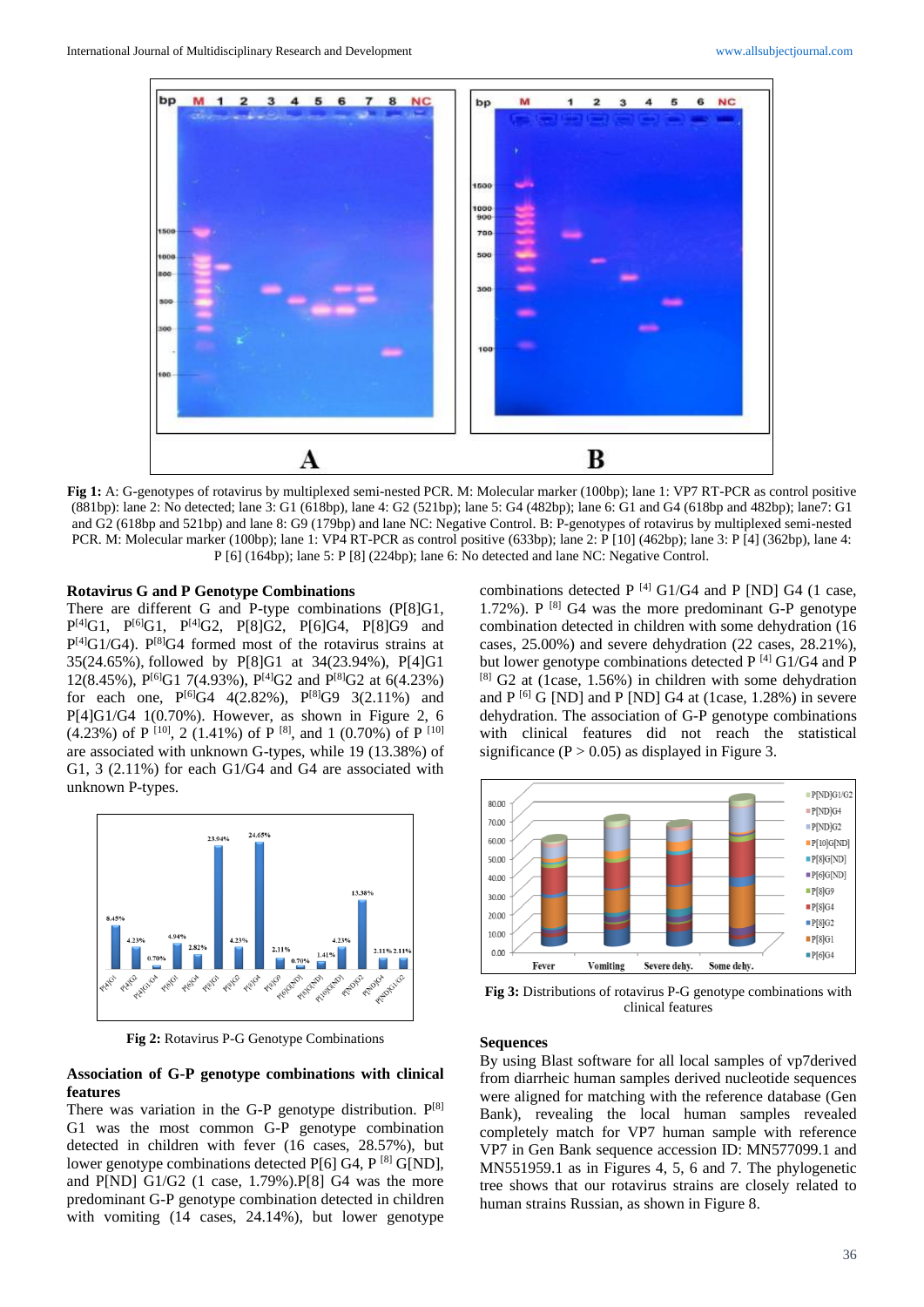| Range 1: 48 to 996 GenBank Graphics                           |                                          |                                                                                                                                   |                                                                                    |                                                                  | Next Match A Previous Match                                                                                                                                                                    |              |
|---------------------------------------------------------------|------------------------------------------|-----------------------------------------------------------------------------------------------------------------------------------|------------------------------------------------------------------------------------|------------------------------------------------------------------|------------------------------------------------------------------------------------------------------------------------------------------------------------------------------------------------|--------------|
| Score<br>1742 bits(943)                                       |                                          | Expect<br>0.0                                                                                                                     | <b>Identities</b><br>947/949(99%)                                                  | Gaps<br>0/949(0%                                                 | Strand<br>Plus/Plus                                                                                                                                                                            |              |
| CDS: Putative 1<br>Query<br>Sbjict<br>CDS:outer capsid pro    | $\mathbf{1}$<br>$\mathbf{1}$<br>48<br>16 |                                                                                                                                   | -S.<br>А<br>TTATTGAACTATATATTAAAATCACTAACTAGTGCGATGGACTTTATAATTTATAGATCT<br>М<br>D | -S<br>CTTTT AC<br>'ATTGT1<br>R                                   | $\Omega$<br>TTTGTTAAAGCACAAAATTATGGAAT<br>'ATTGCATCACCI<br>P<br>N<br>G<br>s<br>$\circ$<br>$\mathbf{I}$                                                                                         | 120<br>167   |
| CDS: Putative 1<br>Query<br>Sbjct<br>CDS: outer capsid pro    | 41<br>121<br>168<br>-56                  | TAATTTACCGATTACTGGCTCCATGGATACAGCATATGCAAATTCATCACAGCAAGAAACAT<br>N L P<br>-5<br>D.                                               | 5.<br>s<br>-0<br>0<br>$S-S$<br>$\circ$<br>- N<br>$\ddot{\text{Q}}$<br>-F<br>A<br>Α | -5                                                               | - D<br>G.<br>TTGACTTCAACGCTATGCTTATATTATCCTACAGAAGCATCAACTCAAATTGGAGA<br>0.<br>I G D                                                                                                           | 240<br>287   |
| CDS: Putative 1<br>Query<br>Sbjct<br>CDŠ:outer capsid pro     | 81<br>241<br>288<br>96                   | - 5<br>TACGGAATGGAAGGATACTCTGTCCCÄATTATTCTTGACTAAAGGGTGGCCAACTGGATCAGTCTATTTTAAAGAATATACTGATATCGC<br>$\mathsf{S}$<br>$\circ$<br>D | TGSV<br>T K G W P<br>L T K G<br>WPTG<br>$\mathbf{I}$ $\mathbf{F}$                  | к<br>−S.<br>v<br>- V<br>-F<br>к<br>F.<br>D.                      | Y C<br>$\Box$<br>Δ<br>5.<br>E.<br>5.<br>T.<br>$\overline{P}$<br>0 L<br>Y C                                                                                                                     | - 360<br>407 |
| CDS: Putative 1<br>Query<br>Sbjct<br>CDS:outer capsid pro     | 121<br>361<br>408<br>136                 | $\mathbf{v}$<br>D Y<br>-N-<br>M<br>D.                                                                                             | F<br>D M<br>F.<br>5.<br>-5                                                         | $\Box$<br>Δ                                                      | r<br>M<br>D.<br>Y Y<br>v.                                                                                                                                                                      | 480<br>527   |
| CDS: Putative 1<br>Query<br>Sbict<br>CDŠ:outer capsid pro     | 161<br>481<br>528<br>176                 | TCĀGCĀAACAGATGAAGCGAATAAATGGATATCGATGGGACĀGTCTTGTACCATAAAAGTATGTCCATTGAATACGCĀGACT<br>К<br>$0\quad 0$<br>Ð<br>W<br>Е<br>A.        | G<br>$M$ $G$<br>0.5 <sub>c</sub><br>T<br>$\mathsf{S}$                              | I K V C P<br>$\circ$<br>L N<br>T<br>T<br>G<br>$\mathbb{L}$       | ACAGOGACATT<br>G<br>$\mathbb{C}$<br>F                                                                                                                                                          | 600<br>647   |
| CDS: Putative 1<br>Query<br>Sbjct<br>CDS:outer capsid pro     | 201<br>601<br>648<br>216                 |                                                                                                                                   | -G<br>-G<br>Ð<br>M<br>v<br>Ð<br>v                                                  | n<br>Н<br>n                                                      | TGAAGAGGTGGCTACAAGTGAAAAATTAGTAATAACCGACGTTGTTGATGGTGTGAACCATAAACTTGATGTGACTACAAATACCTGTACAATTAGGAATTGTAAGAAGTTAGGACCAAG<br>Ν<br>P<br>R<br>G                                                   | 720<br>767   |
| CDS: Putative 1<br>Query<br>Sbjct<br>CDŠ:outer capsid pro     | 241<br>721<br>768<br>256                 | G<br>G<br>n<br>N<br>E.<br>V A<br>$\Omega$<br>v<br>G<br>G                                                                          | $D$ $P$<br>D.<br>Δ<br>$\varsigma$<br>D.<br>v                                       | n.<br>P<br>$\Omega$                                              | <b>V</b><br>$\cap$<br>AGAAAATGTAGCGATTATACÃAGTCGGTGGCTCAGATGTGTTAGATATTACAGCGGATCCAACTACTACACCACÃAACTGAACGTATGATGCGAGTAAATTGGAAGAAATGGCGÃAGT<br>v<br>N<br>К<br>$\mathsf{K}$<br>W W O V<br>- M. | 840<br>887   |
| CDS: Putative 1<br>Query<br>Sbjct<br>CDS:outer capsid pro 296 | 281<br>841<br>888                        | TITCTATACAGTAGTAGATTATATTAATCÄGATTGTGCÄAGTTATGTCCAAACGATCACGGTCATTAAATTCAGCAGCTT                                                  | R<br>- 5<br>-S.                                                                    | -S.<br>T V V D Y I N O I V O V M S K R S R S L N S A A F Y Y R V | TTTACTATAGGGTTTGATATATCTTAGAT<br>949<br>996                                                                                                                                                    |              |

**Fig 4:** GenBank database alignment of VP7 gene sequence from a local human sample showing 99.79% match with match with reference human Rotavirus, using Blast

|                                                                |                               | Sequence ID: MN577099.1 Length: 1016 Number of Matches: 1 |                                                                                                                                                                                         |                                                                            | V Next Match A Previous Match                                            |            |
|----------------------------------------------------------------|-------------------------------|-----------------------------------------------------------|-----------------------------------------------------------------------------------------------------------------------------------------------------------------------------------------|----------------------------------------------------------------------------|--------------------------------------------------------------------------|------------|
| Range 1: 34 to 996 GenBank Graphics<br>Score<br>1762 bits(954) |                               | Expect<br>0.0                                             | Identities<br>961/964(99%)                                                                                                                                                              | Gaps<br>1/964(0%)                                                          | Strand<br>Plus/Plus                                                      |            |
| CDS: Putative 1<br>Ouerv<br>Sbict<br>CDS:outer capsid pro      | 1<br>$\mathbf{1}$<br>34<br>11 | D.<br>S.                                                  | к<br>N<br>Y<br>c<br>TCTGATATCAATAGTTTTATTGAACTATATATTAAAATCACTAACT<br><b>FAGTGCGAT</b>                                                                                                  | D.<br>G<br>v<br>N<br>ς<br>TATAATTTATAGATC                                  | S,<br>c.<br>TAAAGC<br><b>LATTGCATCACC</b><br>TGT<br>А.<br>к<br>л         | 120<br>152 |
| CDS: Putative 1<br>Query<br>Sbjct<br>CDŠ:outer capsid pro      | 38<br>121<br>153<br>51        | M<br>۰<br>G                                               | G<br>н<br>-S<br>c<br>ACAAAATTATGGAATTAATTTACCGATTACTGGCTCCATGGATACAGCATATGCAAATTCATCACAGCAAGAAACATTT<br>s<br>$\mathbf{A}$<br>G<br>D                                                     | F<br>F<br>Ð<br>Ν<br>в<br>м<br>s<br><b>s</b><br>$\bullet$<br>$\bullet$<br>s | s<br>А<br>TGACTTCAACGCTATGCTTATAT<br>ACAGAAGCATC<br>A <sub>S</sub><br>Е. | 240<br>272 |
| CDS: Putative 1<br>Query<br>Sbict<br>CDS:outer capsid pro      | 77<br>241<br>273<br>91        | G<br>$\circ$<br>x<br>G<br>n<br>в                          | ς<br>р<br>AACTCAAATTGGAGATACGGAATGGAAGGATACTCTGTCCCAATTATTCTTGACTAAAGGGTGGCCAACTGGATCAGTCTATTTT<br>s<br>$\bullet$                                                                       | ς<br>G<br>G                                                                | AAAGAATAT<br>GATAT<br>т.<br>D                                            | 368<br>392 |
| CDS: Putative 1<br>Query<br>Sbjct<br>CDS:outer capsid pro      | 113<br>361<br>393<br>131      | P<br>$\circ$<br>c<br>D                                    | D<br>AATGTTGTACTGATGAAGTATGATTCAACATTAGAGCTAGATATGTCTGAATTAGC<br>n<br>м<br>s                                                                                                            | 5<br>н<br>в<br>D<br>s                                                      | v<br>G<br>GAATGGTTATGCÁATCCAATGGATAT<br>$D$ $I$<br>Ð<br>c                | 480<br>512 |
| CDS: Putative 1<br>Query<br>Sbict<br>CDS:outer capsid pro      | 147<br>481<br>513<br>171      | $\circ$<br>$\bullet$                                      | ۹<br>D<br>AACATTATATTATTATCAGCAAACAGATGAAGCGAATAAATGGATATCGATGGGACAGTCTTGTACCATAAAAGTATGTCCATTGAATACGCAGACTTTAGGAATAGGTTGTATTACCAC<br>G<br>D<br>E<br>м<br><b>Id</b><br>х.<br>-S<br>M.   | ς<br>ς<br>$\bullet$<br>s.<br>c<br>т<br>c.                                  | А<br>$\bullet$<br>G<br>G<br>c                                            | 600<br>632 |
| CDS: Putative 1<br>Query<br>Šbict<br>CDŠ:outer capsid pro      | 185<br>601<br>633<br>211      |                                                           | G<br>AAATACAGCGACATTTGAAGAGGTGGCTACAAGTGAAAAATTAGTAATAACCGACGTTGTTGATGGTGTGAACCATAAACTTGATGT<br>v.<br>$\mathbf{r}$<br>D<br>Е<br>т                                                       | w<br>м<br>n<br>G<br>n                                                      | ACAATTAGGAATTGTAA<br>GT<br>c.                                            | 728<br>752 |
| CDS: Putative 1<br>Query<br>Sbjct<br>CDŠ:outer capsid pro      | 218<br>721<br>753<br>251      | R                                                         | 5<br>Ð<br>ς<br>R<br>GAAGTTAGGACCAAGAGAAAATGTAGCGATTATACAAGTCGGTGGCTCAGATGTGTTAGATATTACAGCGGATCCAACTACTACACCACAAACTGAACGTATGATGCGAGTAAATTGGAA<br>v<br>G<br>D<br>v<br>$\bullet$<br>G<br>s | s<br>G<br>s<br>N<br>D.<br>D<br>Þ<br>Þ<br>Δ                                 | E<br>n<br>Δ<br>×,<br>к<br>$\bullet$<br>м<br><b>K</b><br>в<br><b>Led</b>  | 840<br>872 |
| CDS: Putative 1<br>Query<br>Šbjct<br>CDŠ:outer capsid pro      | 257<br>841<br>873<br>291      | к<br><b>M</b><br>۰                                        | ς<br>Δ<br>ς<br>R<br>ς<br>GAAATGGTGGCAAGTTTTCTATACAGTAGTAGTTATATTAATCAGATTGTGCAAGTTATGTCCAAACGATCACGGTCATTAAATTCAGCAGCTTTTTACTATAGGGTTTGATATATCTT<br>$\Omega$<br>т<br>$\Omega$           | $\leq$<br>0<br>к<br>F.<br>v<br>v<br>s                                      | s<br>F<br>*<br>G                                                         | 960<br>992 |
| Query<br>Sbjct                                                 | 961<br>993                    | 964<br><b>AGAT</b><br>996<br>1.1.1                        |                                                                                                                                                                                         |                                                                            |                                                                          |            |

**Fig 5:** GenBank database alignment of VP7 gene sequence from a local human sample showing 99.69% match with reference human Rotavirus, using Blast

| Range 1: 40 to 1002 GenBank Graphics                             |                              |                                                                                                                                      |                                                                                                                                              |                                                        | V Next Match A Previous Match                                                                                                                             |            |
|------------------------------------------------------------------|------------------------------|--------------------------------------------------------------------------------------------------------------------------------------|----------------------------------------------------------------------------------------------------------------------------------------------|--------------------------------------------------------|-----------------------------------------------------------------------------------------------------------------------------------------------------------|------------|
| Score<br>1755 bits(950)                                          |                              | Expect<br>0.0                                                                                                                        | Identities<br>959/963(99%)                                                                                                                   | Gaps<br>1/963(0%)                                      | Strand<br>Plus/Plus                                                                                                                                       |            |
| CDS: Putative 1<br>Query<br><b>Sbict</b><br>CDS:outer capsid pro | $\mathbf{1}$<br>40<br>13     | 5                                                                                                                                    | S.<br>s<br>K S<br>A<br>м<br>Ð<br>LATAT AT CAAAAT CACT AACT AGT GCGAT GGACT TTAT AAT TTAT AG AT CT<br>К<br>S<br>$\mathbf{M}$<br>D.<br>5.<br>Δ | Y.<br>$\mathbb T$<br>R S<br>Y<br>R<br><b>F</b>         | P.<br>-S<br>А<br>v<br>TATTGCATCACCTTTTGTTAAAGCACÁAAAT<br>. <b>A</b><br>$O$ N<br>Δ                                                                         | 120<br>159 |
| CDS: Putative 1<br>Query<br>Sbict<br>CDS:outer capsid pro        | 41<br>121<br>160<br>53       | G<br>G<br>TATGGAATTAATTTACCGATTACTGGCT<br>YGIN<br>P<br>G<br>-S.                                                                      | -S<br>-S<br>А<br>А<br>- N<br>'CCATGGATACAGCATATGCAAATTCATCACAGCAAGAAACATTT<br>$M$ D<br>A Y<br>A N S S O O E                                  | n.<br>n.<br>5<br>TIGACTICAACGCTATGC<br>5.              | s<br>- 0<br>ACAGAAGCATCAACTCĂA<br>P<br>A S T O                                                                                                            | 240<br>279 |
| CDS: Putative 1<br>Query<br>Sbict<br>CDS:outer capsid pro        | 81<br>241<br>280<br>93       | G<br>ATTGGAGATACGGAATGGAAGGATACT<br>I G<br>D                                                                                         | G<br>CTGTCCCAATTATTCTTGACTAAAGGGTGGCCAACTGGATCAGT<br>-5.<br>$\circ$<br>G                                                                     | G                                                      | D<br>-0<br>CTATTTTAAAGAATATACTGATATCGCTTCATTCTCAATTGATCCACAA<br>D.<br>$P$ 0                                                                               | 360<br>399 |
| CDS: Putative 1<br>Query<br>Sbict<br>CDS:outer capsid pro        | 121<br>361<br>$400 -$<br>133 | CITTATIGIGATIATAATGITGTACIGATGAAGIATGATICAACATIAGAGCIAGATATGICIGAATIAGCIGAT<br>L Y<br>-C<br>D.<br>v<br>N<br>$\vee$<br>$\vee$<br>М    | к<br>v<br>D.<br>-S<br>D<br>- E -                                                                                                             | ΤΤΑΔΤΤΟΤΑΔΑΤΩΔΑΤ<br>м<br>S.<br>F.<br>Ð<br>Δ            | AATCCAATGGATATAACATTA<br>M<br>W<br>P<br>M<br>м<br>D.                                                                                                      | 480<br>519 |
| CDS: Putative 1<br>Ouerv<br>Sbict<br>CDS:outer capsid pro        | 161<br>481<br>520<br>173     | Y Y Y<br>$\circ$<br>$\circ$<br>Ð<br>$\Delta$                                                                                         | G<br>M<br>G<br>$\Omega$<br>s<br>c                                                                                                            |                                                        | G<br>G<br>TATTATTATCAGCAAACAGATGAAGCGAATAAATGGATATCGATGGGACAGTCTTGTACCATAAAAGTATGTCCATTGAATACGCAGACTTTAGGAATAGGTTGTATTACCACAAATACA<br>$\circ$<br>G<br>N T | 600<br>639 |
| CDS: Putative 1<br>Query<br>Sbict<br>CDS:outer capsid pro        | 201<br>601<br>640<br>213     | A T<br>F.<br>E<br>$\mathcal{U}$<br>s                                                                                                 | D<br>$\vee$<br>$\vee$<br>$\mathcal{U}$<br>D.                                                                                                 | $\mathbf{v}$<br>G<br>Ν<br>Ð                            | GCGACATTTGAAGAGGTGGCTACAAGTGAAAAATTAGTAATAACCGACGTTGTTGATGGTGTGAACCATAAACTTGATGTGACTACAAATACCTGTACAATTAGGAATTGTAAGAAGTTA<br>N<br>к<br>K L<br>c.           | 720<br>759 |
| CDS: Putative 1<br>Query<br>Sbict<br>CDS:outer capsid pro        | 241<br>721<br>760<br>253     | $\Omega$<br>G P<br>R<br>N<br>$\Omega$                                                                                                | v<br>G<br>G.<br>$\mathbf{v}$<br>G<br>s<br>D<br>G                                                                                             | O                                                      | GGACCAAGAGAAAATGTAGCGATTATACÃAGTCGGTGGCTCAGATGTGTTAGATATTACAGCGGATCCAACTACTACACCACÃAACTGAACGTATGATGCGAGTAATTGGAAGAAATGG<br>N<br>K K W<br>$\mathbf{w}$     | 840<br>879 |
| CDS: Putative 1<br>Query<br><b>Sbjct</b><br>CDS:outer capsid pro | 281<br>841<br>880<br>293     | $\Omega$<br>TGGCÄAGTTTTCTATACAGTAGTAGATTATATTAATCÄGATTGTGCÄAGTTATGTCCAAACGATCACGGTCATTAAATTCAGCAGCT<br>0 V<br>v.<br>v<br>$\Box$<br>w | $\Omega$<br>$\Omega$<br>v<br>v<br>s<br>O I V O V M S<br>N                                                                                    | -S<br>А<br>R<br>N<br>-S.<br>к<br>R S<br>s<br>$\Lambda$ | v<br>TACTATAGGGTTTGATATATCTTAGAT-AG<br>aTaa<br>Y<br>Y<br>R V<br>$\mathbb{A}$<br>- F                                                                       | 959<br>999 |

**Fig 6:** GenBank database alignment of VP7 gene sequence from local a human sample showing 99.58% match with reference human Rotavirus, using Blast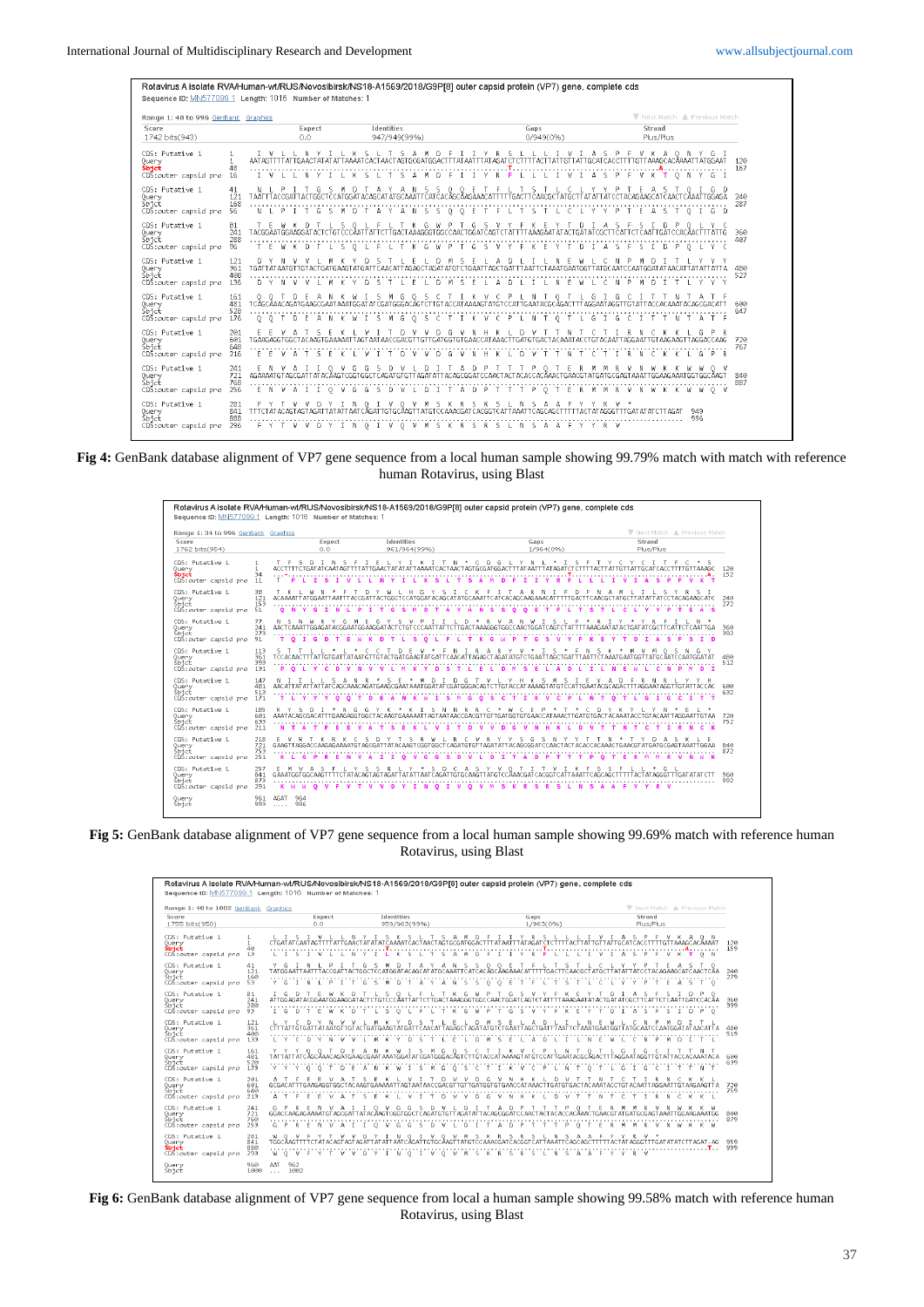|                                                             |                          | Rotavirus A isolate RVA/Human-wt/RUS/Novosibirsk/NS16-A60/2016/G4P[8] outer capsid protein VP7 (VP7) gene, complete cds<br>Sequence ID: MN551959.1 Length: 1065 Number of Matches: 1 |                                                                                 |                                                                                                             |                                                                                                                                                                                               |             |
|-------------------------------------------------------------|--------------------------|--------------------------------------------------------------------------------------------------------------------------------------------------------------------------------------|---------------------------------------------------------------------------------|-------------------------------------------------------------------------------------------------------------|-----------------------------------------------------------------------------------------------------------------------------------------------------------------------------------------------|-------------|
|                                                             |                          |                                                                                                                                                                                      |                                                                                 |                                                                                                             |                                                                                                                                                                                               |             |
| Range 1: 79 to 1045 GenBank Graphics                        |                          |                                                                                                                                                                                      |                                                                                 |                                                                                                             | Next Match A Previous Match                                                                                                                                                                   |             |
| Score<br>1753 bits(949)                                     |                          | Expect<br>0,0                                                                                                                                                                        | Identities<br>962/968(99%)                                                      | Gaps<br>1/968(0%)                                                                                           | Strand<br>Plus/Plus                                                                                                                                                                           |             |
| CDS: Putative 1<br>Query<br>Sbjct<br>CDS:outer capsid pro   | $\mathbf{1}$<br>79<br>11 | - 5<br>$\sim$ 5<br>M<br>-5.<br>5.<br>-F.<br>$\mathbf{v}$                                                                                                                             | YILKT<br>IIK<br>. т.<br>к<br>к.                                                 | m<br>D.<br>YIIYRI<br>M D Y<br>R                                                                             | S<br>$\vee$<br>$\mathbf{I}$<br>$\sim$<br>M<br>$\mathcal{M}$<br>v<br>5<br>5.<br>N A                                                                                                            | 120<br>198  |
| CDS: Putative 1<br>Query<br>Sbict<br>CDS: outer capsid pro  | 41<br>121<br>199<br>51   | CAAAATT ATGGAAT AAATTTGCCAATCACTGGATCT ATGGAT ACAGCAT ATGCT AACTCAACACAAGAT AAT AATT<br>G.<br>$O$ N<br>-Y<br>G<br>-N<br>P                                                            | s<br>M D T A Y A N S T O D N<br>-S<br>G                                         | -S.<br>s<br>- N<br>-N<br>5                                                                                  | -S.<br>TTATG1<br>5<br>s<br>E<br>A                                                                                                                                                             | 240<br>318  |
| CDS: Putative 1<br>Query<br>Šbict<br>CDS:outer capsid pro   | 81<br>241<br>319<br>91   | CCAACTCÄAATTAGTGACACTGAATGGAAAGATACACTATCTCÄACTGTTTTTAACCAAAGGATGGCCGACAGGTTCAGTTTAT<br>P T O I S D<br>F.<br>W                                                                       | - 5<br>K D<br>$S = 0$<br>- I F<br>L.                                            | K G<br>G<br>W P<br>T K G<br>- G<br>$\leq$<br>v                                                              | M.<br>F<br>-N<br>-5<br>v<br>F<br>F.<br>$S$ I                                                                                                                                                  | 360<br>438  |
| CDS: Putative 1<br>Query<br>Šbjct<br>CDS:outer capsid pro   | 121<br>361<br>439<br>131 | E P<br>$\mathbb{K}$<br><sup>V</sup><br>-C.<br>Ν<br>Ð                                                                                                                                 | v<br>- V<br>ĸ<br>F.<br>S.<br>-G                                                 | Ð<br>s<br>А                                                                                                 | GAACCAAAACTATACTGTGATTATAATGTTGTGCTAATTAAATTCACTTCTGGTGAGGAATTGGACATATCTGAATTAGCTGATCTAATATTGAATGAGTGGTTATGCAATCCAATGGAT<br>w<br>-C.<br>-N<br><b>P</b><br>M D                                 | 480<br>558  |
| CDS: Putative 1<br>Query<br>Sbjict<br>CDS: outer capsid pro | 161<br>481<br>559<br>171 | G<br>0 0 T<br>- Y -<br>-Y.<br>G<br>$I$ T                                                                                                                                             | s<br>M<br>G<br>G.<br>E<br>KWIS<br><b>M</b><br>A<br>-N-<br>- G                   | s<br>-S<br>-C<br>r.<br>$\leq$<br>$\mathsf{K}$<br>v<br>C.<br>∫s.<br>- C<br>T.<br>v<br>P<br>$\mathbf{1}$      | G<br>G<br>ATAACATTATATTATTATCÄACÄAACTGGAGAAGCAAACAAATGGATATCAATGGGATCATCACCGTTAAAGTGTGCCATTAAATACTCÄGACGTTAGGAATTGGATGTCÄAACG<br>-N<br>T O T<br>$\Box$ G<br>$T$ G<br>C O T                    | 600<br>678  |
| CDS: Putative 1<br>Query<br>Sbict<br>CDS:outer capsid pro   | 201<br>601<br>679<br>211 | ACAAATACAGCTACTTTTGAAACAGTTGCT                                                                                                                                                       | D.<br>$\varsigma$<br>E<br>к<br>A I I<br>D.<br>Δ                                 | D<br>FGAT AGTGAAAAATTGGCAATAATTGACGTTGTCGATAGCGTAAATCATAAATTAGACGTCACAT<br>V V D S V<br>H<br>- N<br>к<br>D. | ACAATACGGAATTGT<br>v<br>$\leq$<br>$\mathbb{R}$                                                                                                                                                | 720<br>798  |
| CDS: Putative 1<br>Query<br>Sbict<br>CDS:outer capsid pro   | 241<br>721<br>799<br>251 | v<br>A<br>N K<br>-G                                                                                                                                                                  | 5<br>-N<br>$\Omega$<br>-M<br>G<br>G<br>A I<br>$I \cup V$ $G$<br>- G<br>M.<br>S. | D.<br>D<br>P<br>s<br>А<br>D.<br><b>P</b><br>5.<br>Ð<br>Δ                                                    | N W<br>P<br>Ε<br>- 0<br>AATAAATTAGGACCGAGAGAAAATGTAGCTATAATACAGGTTGGCGGTTCTAATATATAGATATAACAGCTGATCCCACAACTTCTCCACAAACAGGAACGGAATGATGCGCGTGAACTGG<br>P<br>$\cap$<br>R<br>V N W                | 840<br>918  |
| CDS: Putative 1<br>Query<br>Sbjet<br>CDS:outer capsid pro   | 281<br>841<br>919<br>291 | K K W W O<br>- V<br>K K W W O V F Y T                                                                                                                                                | NO IVOV<br>D Y I N O I V O V M S K R S R<br>V V                                 | - 5<br>D<br>- M<br>KR SR S<br>D.<br>$\leq$                                                                  | -S<br>- 5<br>- 5<br>AAAAAATGGTGGCĂAGTATTCTATACTGTAGTTGATTACATTAATCĂGATAGTAGÄGTAATGTCCAAAAGATCGAGATCGTTAGATTCGTCATCTTTCTATTATAGAGTGTAGATATAT<br>$\sim$<br>$\leq$<br>S<br>F.<br>Y.<br>Y.<br>R V | 960<br>1038 |
| Query<br><b>Sbrict</b>                                      | 961<br>1039              | 968<br><b>CCTTAGAT</b><br>$ -  1045$                                                                                                                                                 |                                                                                 |                                                                                                             |                                                                                                                                                                                               |             |

**Fig 7:** GenBank database alignment of VP7 gene sequence from a local human sample showing and 99.38% match with reference human Rotavirus, using Blast



**Fig 8:** Phylogenetic Tree between samples and isolates were registered in the NCBI database. The Local Rotavirus A isolate (sample 1) was found to be closely related to the NCBI Blast Rotavirus A (j-4614) VP7gene, whereas the Local Rotavirus A isolates (samples 3, 4, and 2) were found to be less distinct and out of the tree.

#### **Discussion**

In this study, out of 142 samples tested for RT-PCR, 9 samples did not amplify as G- Genotypes, while 25 samples did not amplify as P- Genotypes; this may be due to degradation of RNA while transportation or low viral load at the time of specimen collection. According to the reports recorded all over the world, the main genotypes G1, G2, G3, G4, G9 that exist with P  $^{[4]}$ , P  $^{[6]}$ , P  $^{[8]}$   $^{[23]}$ . There are other studies consonant with our results. Younis and Hawraa reported that the most common G-P genotypes in Iraq-Babylon province were G1 (30%),  $\overline{P}^{[8]}$  (36.25%), G4  $(17.5\%)$ ,  $\bar{P}^{[8]}(23.75\%)$ , and  $P^{[8]}(G1)$  predominant genotypes combination [23]. The Rotavirus infected 96 children in Iraqi Kurdistan (37%). G1, G4, G2, G9, P  $^{[8]}$ , P  $^{[6]}$ , and P  $^{[4]}$  were found to be the most common genotypes by RT-PCR. There were eight G/P combinations discovered, but P [8] G1 and P  $[4]$  G2 accounted for more than half of the strains  $[24]$ . In the

zone of Mid Iraq, the predominant G type was G1 (48.57%), followed by G2 (22.14%), G9 (11.42%), G3 (2.14%), G4 (0.71%). Only P  $^{[8]}$  (61.4%), P  $^{[4]}$  (11.4%) and P  $^{[6]}$  (5.7%) genotypes were found [25]. Although, G3 and G12 genotypes were present in Iraq, they were not proven in our study. Our results matched the results of researchers in neighboring countries such as Iran, The researchers found that G1, G4, G8 were the more predominant, while  $P^{[8]}$  was the more predominant, followed by  $P^{[4]}$  [24]. and our results are similar to the search results in Kuwait that showed that G1 and  $P^{[8]}$  are the predominant serotypes in Kuwait  $^{[26]}$ .

Our findings contradict the findings of a study conducted in Turkey, which found that G4 [P8] is the most common, followed by G1 [P8], which includes more than two-thirds of the population in the study  $[27]$ , as well as the findings of a study conducted in Pakistan, which found a high prevalence of G12 and G3 RVA strains in 2015 and 2016 [28]. The G1P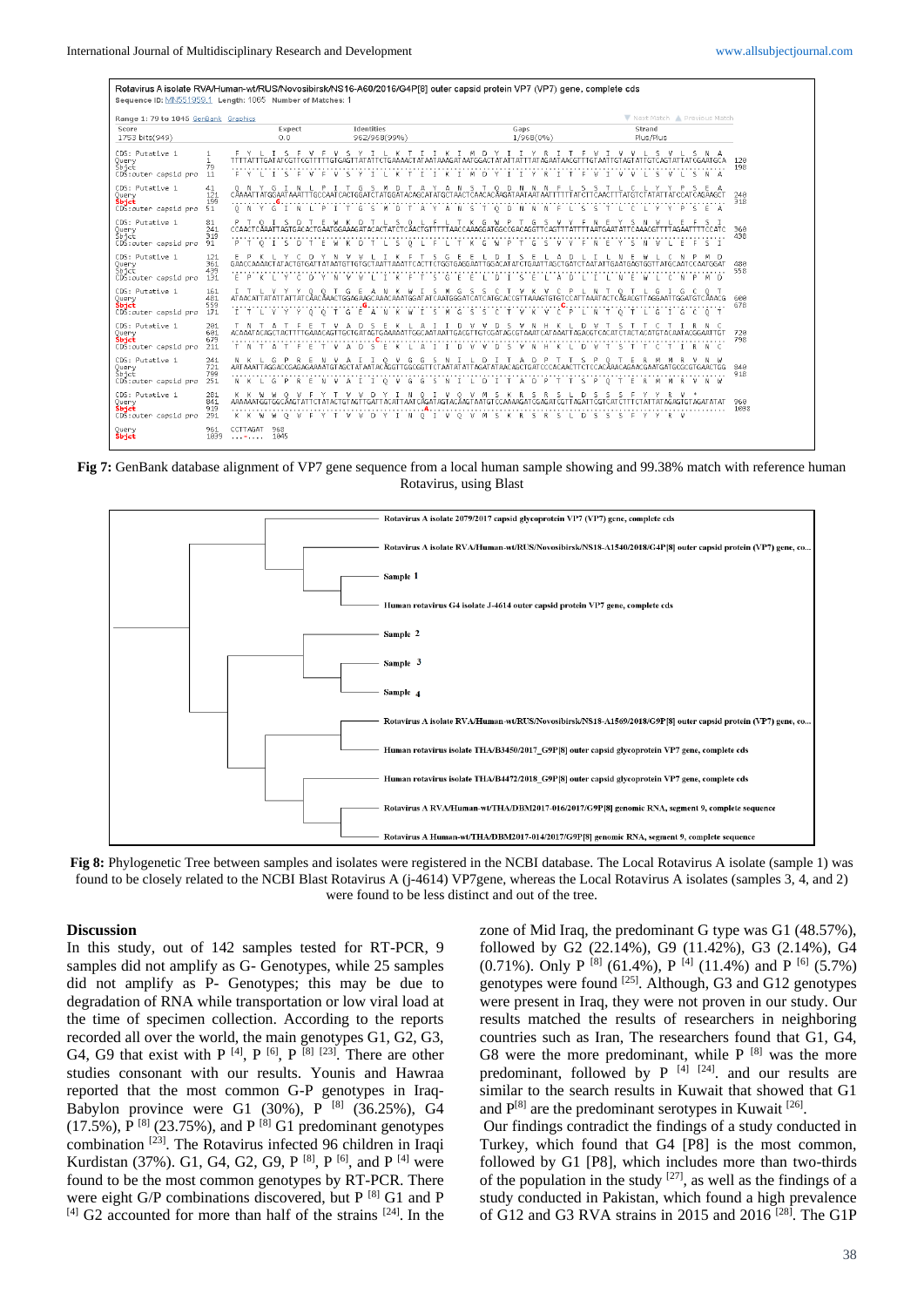[8] was the most common circulating strain pre-vaccination [29]. According to the rotavirus genotypes discovered in Diyala governorate, the current study hypothesizes that the rotavirus vaccine currently in use in Iraq is still protective for human vaccines, as the vaccine currently in use was designed to protect against more prevalent rotavirus serotypes (G1, G2, G3, G4, G9) and to reduce the incidence of illness, hospitalization, and costs [30, 31].

### **Conclusion**

In Diyala Province, there are six different Rotavirus Ggenotypes G1, G2, G4, G9, G1/G2, and G1/G4. G1 is the most dominant, followed by four different P-genotypes, P<sup>[4,]</sup>  $P^{[6,]}$   $P^{[8]}$ , and  $P^{[10]}$ , with  $P^{[8]}$  being the more dominant. There were 9 different combinations genotypes.  $P^{[8]}$  G4 formed most of the rotavirus strains. There is no statistical significance between G-P genotype combinations and clinical features. Because the vaccine currently in Iraq is designed to provide protection and the ability to reduce disease severity, the current study believes that the Rotavirus vaccine used is still protective for humans. All the genotypes examined in this study did not demonstrate the occurrence of an assortment between the human and animal rotavirus strains in the Diyala governorate and our human rotavirus strains similar to Russian strains.

### **References**

- 1. Matthijnssens J, Van Ranst M. Genotype constellation and evolution of group A rotaviruses infecting humans. Current opinion in virology. 2012 Aug 1;2(4):426-33.
- 2. Suzuki H. Rotavirus replication: Gaps of knowledge on virus entry and morphogenesis. The Tohoku journal of experimental medicine. 2019;248(4):285-96.
- 3. Bishop R. Discovery of rotavirus: Implications for child health. Journal of gastroenterology and hepatology,2009:24:S81-5.
- 4. Desselberger U. Rotaviruses. Virus research,2014: 22:190:75-96.
- 5. Hassine-Zaafrane M, Sdiri-Loulizi K, Salem IB, Kaplon J, Ayouni S, Ambert-Balay K *et al*. The molecular epidemiology of circulating rotaviruses: three-year surveillance in the region of Monastir, Tunisia. BMC Infectious Diseases,2011:11(1):1-6.
- 6. MIRANDA, Robyn C. Understanding and managing risk of norovirus contamination on frozen berries from farm to fork. PhD Thesis. Rutgers University-School of Graduate Studies, 2019.
- 7. Parashar, Umesh D. Global mortality associated with rotavirus disease among children in f, 200.Supplement,2004:1:S9-S15.
- 8. World Health Organization. Iraq. Statistics by country or region. 2003 [cited 2005 Oct 19].
- 9. Doro R, Farkas SL, Martella V, Bányai K. Zoonotic transmission of rotavirus: surveillance and control. Expert review of anti-infective therapy,2015:13(11):1337-50.
- 10. Butz AM, Fosarelli P, Dick J, Cusack T, Yolken R. Prevalence of rotavirus on high-risk fomites in day-care facilities. Pediatrics,1993:92(2):202-5.
- 11. Dennehy PH. Transmission of rotavirus and other enteric pathogens in the home. The Pediatric infectious disease journal,2000:19(10):S103-5.
- 12. Greenberg HB, Estes MK. Rotaviruses: from pathogenesis to vaccination.

Gastroenterology,2009:136(6):1939-51.

- 13. Greenberg HB, Clark HF, of fit PA. Rotavirus pathology and pathophysiology. Current topics in microbiology and immunology,1994:185:255-283.
- 14. Hardiman O, Al-Chalabi A, Chio A, Corr EM, Logroscino G, Robberecht W *et al*. Amyotrophic lateral sclerosis. Nature reviews Disease primers,2017:5:3(1):1-9.
- 15. Velázquez FR. Protective effects of natural rotavirus infection. The Pediatric infectious disease journal,2009:8(3):S54-S56.
- 16. Angel J, Franco MA, Greenberg HB. Rotavirus immune responses and correlates of protection. Current opinion in virology,2012:2(4):419-25.
- 17. GASTROENTERITIS, Viral. Viral gastroenteritis: Causes, pathophysiology, immunology, treatment, and epidemiology, 2011.
- 18. Fischer TK, Gentsch JR. Rotavirus typing methods and algorithms. Reviews in medical virology,2004:14(2):71-82.
- 19. Chavan N. Detection and Characterization of Human G Type Rotavirus Among Children With Diarrhoea In *Rural Hospital* (Doctoral dissertation, Datta Meghe Institute of Medical Sciences).
- 20. Elnady H, Abdelsamie O, Sallam S, Sherif L, Kholoussi N, Khoulousi S*et al*. Genotyping of rota virus causing gastroenteritis in Egyptian children. Research Journal of Pharmaceutical, Biological and Chemical Sciences,2016:7(5):512-21.
- 21. Sudarmo SM, Shigemura K, Osawa K, Wardana OP, Darma A, Ranuh R *et al*. Genotyping and clinical factors in pediatric diarrhea caused by rotaviruses: oneyear surveillance in Surabaya, Indonesia. Gut pathogens,2015:7(1):1-0.
- 22. World Health Organization (WHO). Manual of rotavirus detection and characterization methods. No. WHO/IVB/08.17. Geneva: World Health Organization, 2009.
- 23. Santosham M, Nelson EA, Bresee JS. Implementing rotavirus vaccination in Asia. Vaccine,2007:1:25(44):7711-6.
- 24. Ahmed HM, Coulter JB, Nakagomi O, Hart CA, Zaki JM *et al*. Molecular characterization of rotavirus gastroenteritis strains, Iraqi Kurdistan. Emerging Infectious Diseases,2006:12(5):824.
- 25. Abood WS. The molecular epidemiology of rotavirus strains causing gastroenteritis in infant in the region of Mid Iraq. Al-Qadisiyah Journal of Veterinary Medicine Sciences,2013:30:12(1):121-7.
- 26. Marmash RW, Dalwai AK, Szucs G, Molla AM, Pacsa AS, Al-Nakib W *et al*. Genotypic characterization of rotaviruses and prevalence of serotype-specific serum antibodies in children in Kuwait. Epidemiology & Infection,2007:135(8):1331-7.
- 27. Cataloluk O, Iturriza M, Gray J. Molecular characterization of rotaviruses circulating in the population in Turkey. Epidemiology & Infection,2005:133(4):673-8.
- 28. Sadiq A, Bostan N, Bokhari H, Matthijnssens J, Yinda KC, Raza S *et al*. Molecular characterization of human group A rotavirus genotypes circulating in Rawalpindi, Islamabad, Pakistan during 2015-2016. PloS one,2019:14(7):e0220387.
- 29. Almalki SS. Circulating rotavirus G and P strains post